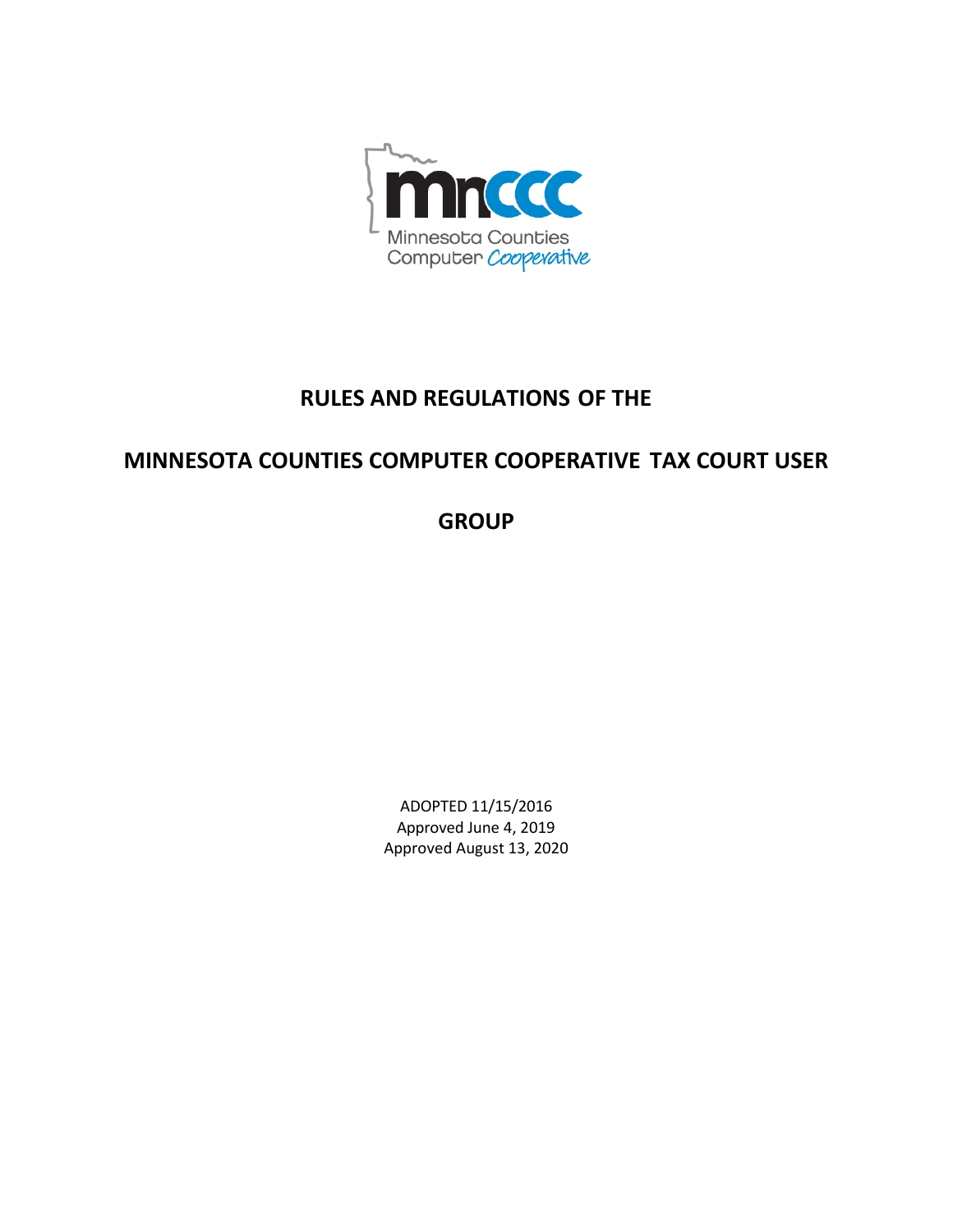MnCCC membership is defined as a Minnesota county or other Minnesota governmental subdivision that is eligible to enter into a joint powers agreement under Minnesota Statute 471.59, and that has ratified and executed the Joint Powers Agreement and has paid those membership Dues and other Charges established by MnCCC from time to time.

The MnCCC Board may adopt Rules and Regulations to govern the business and operation of User Groups. Such Rules and Regulations shall be considered supplementary and cannot conflict with or be inconsistent with MnCCC Bylaws and may at any time be modified, replaced or repealed. The Board shall also adopt, maintain, and from time to time update a set of core contract principles and minimum standards that must be included within any software or service agreements. Any deviation from such core principals or minimum standards will require the Board's prior written Consent.

In accordance with Article V., Section 1, of the Minnesota Counties Computer Cooperative (MnCCC) Bylaws, the following supplementary Rules and Regulations governing the business of the Tax Court User Group are promulgated.

# **Tax Court User Group**

**Mission:** To develop and maintain software contracts and other services that support counties agencies tracking and reporting of Tax Court Cases.

**Vision:** Create, implement and enhance effective and efficient sharing of and access to tax court cases through active cooperation of the membership.

# **The Tax Court User Group shall:**

- Provide direction to the MnCCC Executive Committee regarding vendor selection and vendor contracts
- Determine and approve modifications or enhancements to existing software applications
- Identify the need for and requirements of new applications
- Conduct business necessary to the operation of the group
- Share financial obligations
- Share knowledge
- Sustain membership
- Improve efficiencies for users
- Participate in the administration and functions necessary to sustain the group and software systems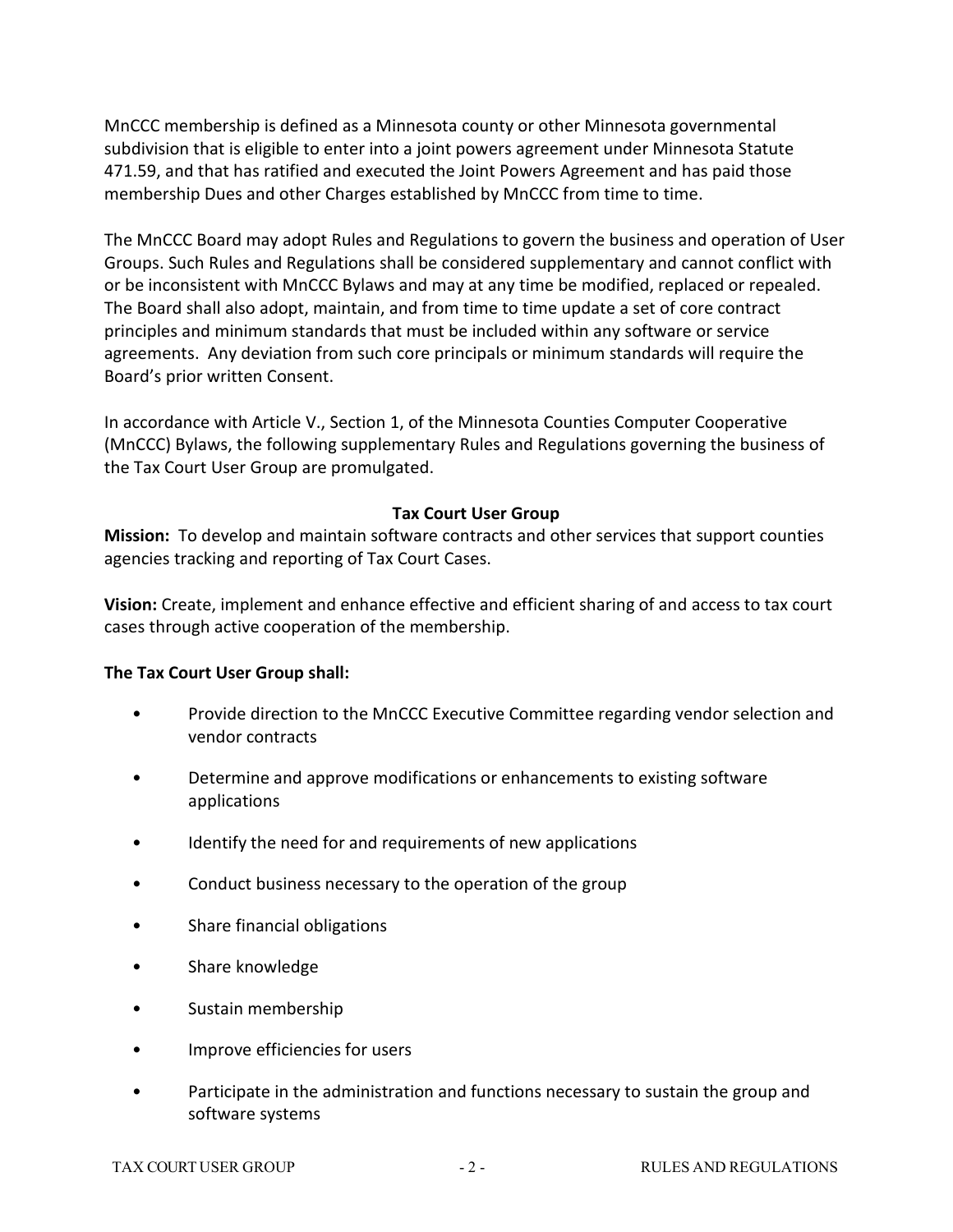- Actively solicit representation and input from all members
- Maintain integrity of the software systems

# **Article I Purpose**

**Section 1.** The Property Tax Court User Group (User Group) exists to collectively provide direction to the MnCCC Board, which has the authority to contractually bind the Cooperative on behalf of the User Group regarding vendor selection, vendor contracts, and payments to vendors for data processing software and other services to members of the User Group; and to conduct business necessary to the operation of the User Group.

**Section 2.** The purpose of the User Group Rules and Regulations is to define the manner in which the User Group shall operate; to describe the rights, privileges, and obligations of the User Group members; to determine and approve changes, modifications, or enhancements to existing software applications and to identify the need for and requirements of new software applications; to allocate resources necessary for adequate maintenance and support of software applications, including dedicated websites or other technology and dedicated human resources, if deemed necessary by the User Group; to determine the provision of other services to members of the User Group; and to conduct business necessary to the operation of the User Group.

# **Article II Definitions**

**Section 1.** "TAXLINK" shall mean the property tax court software system, including legislative changes, modifications and enhancements, to be furnished to MnCCC by SCOMAR License Agreement and Maintenance and Support Contract between SCOMAR and MnCCC dated June 7, 2016.

**Section 2.** "License Agreement" shall mean the current TAXLINK License Agreement between SCOMAR and MnCCC, whereby SCOMAR will furnish a property tax court software system to MnCCC.

**Section 3.** "Maintenance and Support" shall mean the current Maintenance and Support Contract between SCOMAR and MnCCC dated June 7, 2016, whereby SCOMAR will provide maintenance and support services relating to the TAXLINK System for use in Minnesota, as well as furnish modifications and enhancements to the TAXLINK System.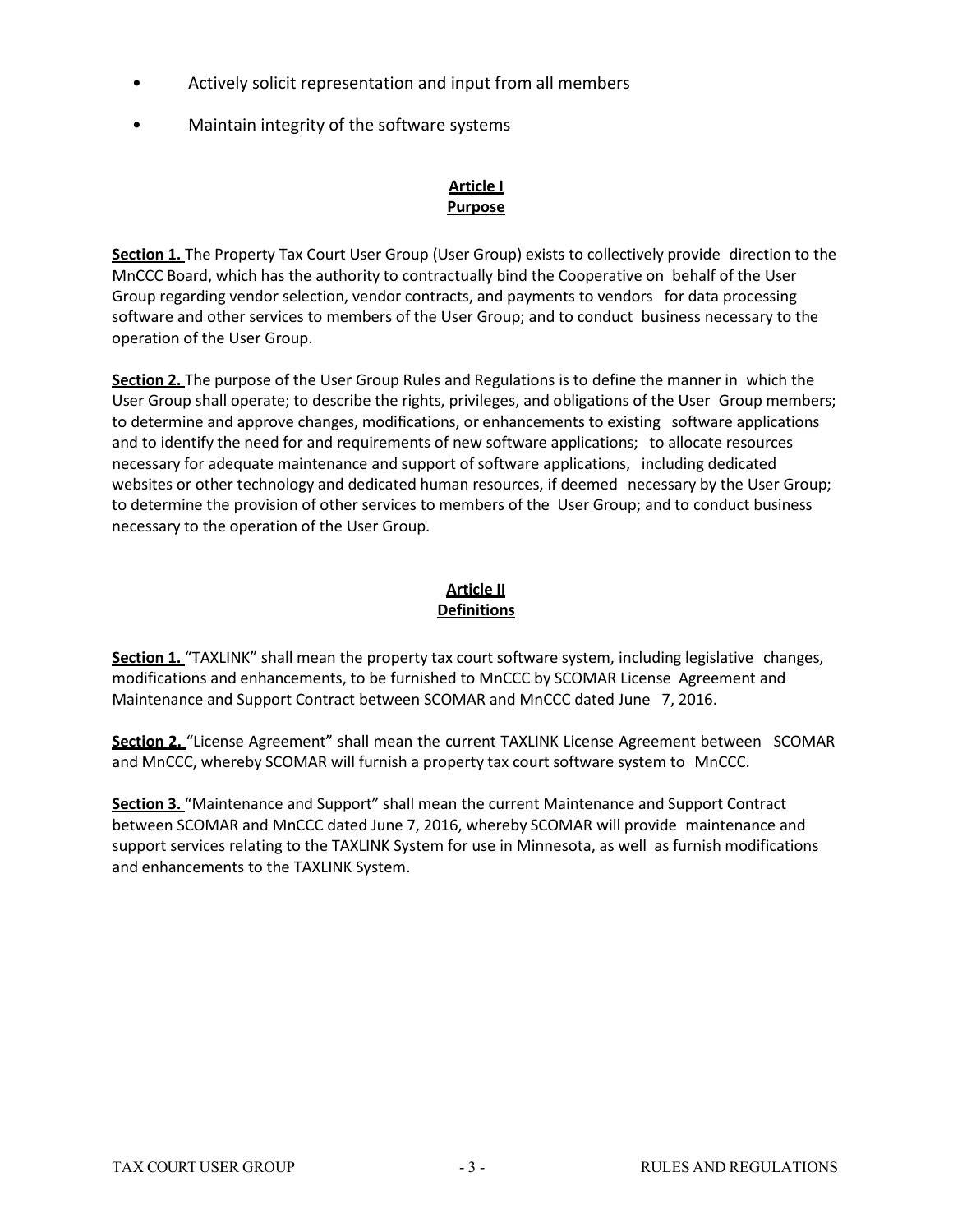**Section 4.** "Licensed User" shall mean who has received a license to use a particular User Group software product. Licensed users may be required to comply with data entry, data maintenance, and information sharing requirements as established by the User Group.

**Section 5.** "Member deposit" shall mean funds held by MnCCC for a User Group member for a specific purpose. The disposition, return, or use of the funds is at the direction of the User Group member.

**Section 6.** "Enhancement Fund" shall mean funds being held by MnCCC for the support and operation of data processing software and other services for the User Group. Authorization for the expenditure of monies from an enhancement fund are determined by the User Group Advisory Committee. If a software product for which there is an enhancement fund is discontinued, the contents of the enhancement fund will be distributed to the current User Group members based on the distribution formula used to generate that specific enhancement fund.

# **ARTICLE III MEMBERSHIP**

**Section 1.** Minnesota counties are eligible to become members of the User Group. Minnesota cities and state agencies, with approval by the User Group Advisory Committee, are eligible to become members of the User Group.

**Section 2.** To become a member of the User Group, the county, city, or agency must:

- 1) Pay the dues established by the MnCCC Board of Directors as provided for in Article X, Sections 2 and 4 of the MnCCC Bylaws;
- 2) Ratify the TAXLINK Maintenance and Support Contract and be current in its maintenance and support payments;
- 3) Abide by the provisions of the MnCCC Joint Powers Agreement, MnCCC Bylaws and the User Group Rules and Regulations;
- 4) Not implement any changes, modifications or enhancements to the TAXLINK System, except insofar as such changes, modifications or enhancements are approved by the User Group Advisory Committee;
- 5) Agree to comply with data entry and data maintenance requirements as established by the User Group;
- 6) Agree to comply with appraisal and assessment information and document sharing as allowed by Minnesota Statutes;
- 7) Accept the potential obligation to test changes to the TAXLINK System or participate on service committees from time to time.

**Section 3.** To become a member of the User Group, the county or city must have either:

- 1) Financially participated in the development of the application system or optional module(s);
- 2) Paid all appropriate financial obligations for the application system or optional module(s); or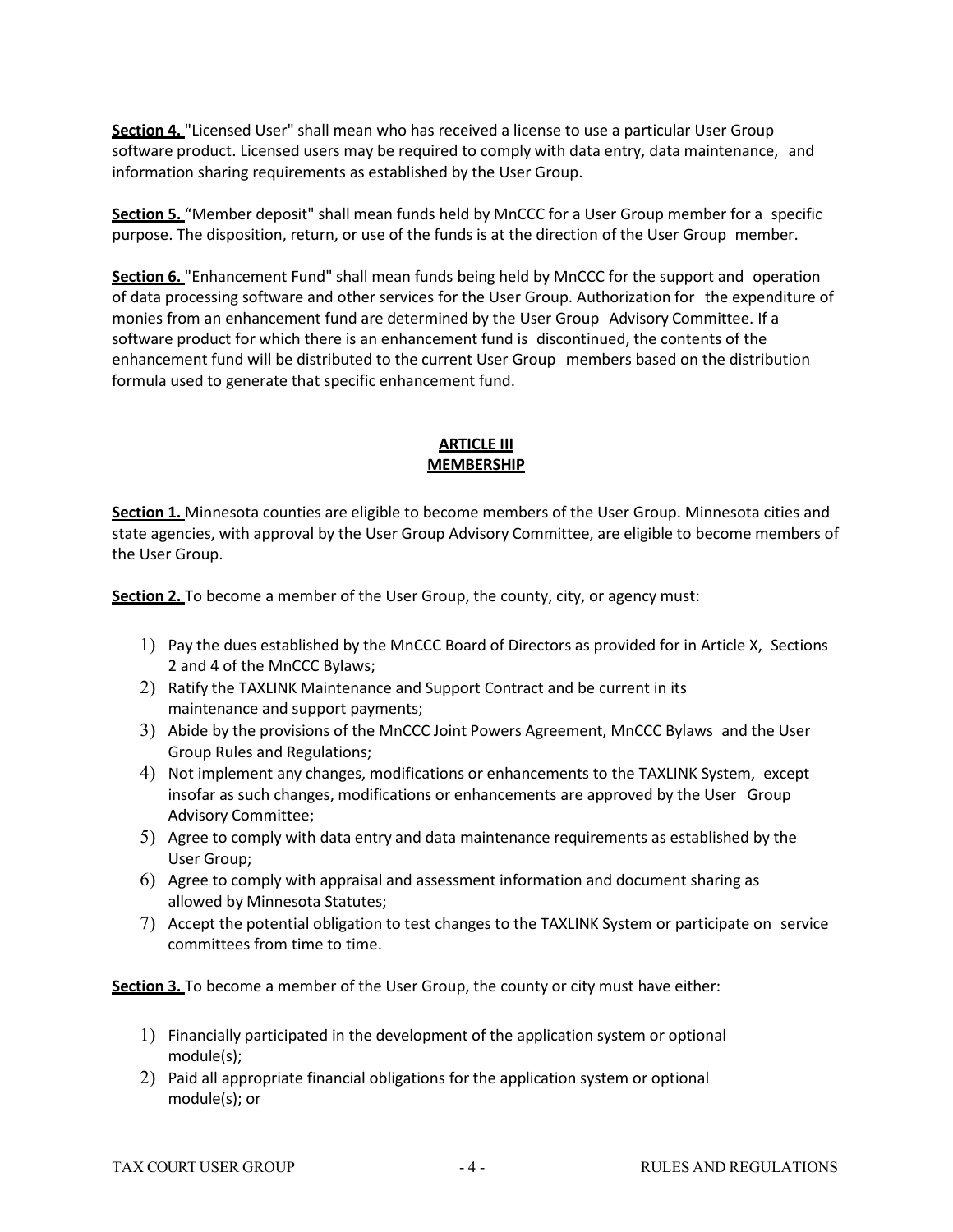3) Paid all appropriate financial obligations for the optional User Group service.

The amount of financial participation paid by members, including the development cost for an application system development project, cost distribution of the application system or optional module, or cost distribution of optional services is determined by the User Group.

**Section 4.** Members of the User Group benefit through receiving the right to:

- 1) Use the TAXLINK System and deliverables as defined in and under the conditions set forth in the TAXLINK System Contract;
- 2) Maintenance and support services under the terms and conditions set forth in the TAXLINK System Contract;
- 3) Elect to receive or participate in other User Group provided services; and
- 4) Participate in the decisions of MnCCC and the User Group according to the procedures and provisions set forth in the MnCCC Joint Powers Agreement, MnCCC Bylaws, and User Group Rules and Regulations.

## **ARTICLE IV ORGANIZATION AND STRUCTURE**

**Section 1.** The User Group shall be organized as a User Group, User Group Advisory Committee, and designated Working Committees necessary to conduct the business of the User Group.

**Section 2.** The User Group Advisory Committee is responsible for the day-to-day operations. Its voting members shall consist of:

- 1) The Chairperson andVice Chairperson as elected by members of the User Group;
- 2) One representative from each of the designated Permanent Working Committees having been elected by members of the respective working committee;
- 3) The immediate past Chairperson of the User Group; and
- 4) Two at large representatives
- 5) Recording Officer as an appointed postion and a non-voting member
- 6) ISSG Liaison elected to the User Group by ISSG, as a non-voting member
- 7) MnCCC Board Liaison appointed to the User Group by the MnCCC Board, as a non-voting member

**Section 3.** The Chairperson shall prepare an agenda for and conduct meetings of the User Group and Advisory Committee. The Vice Chairperson shall conduct meetings in the absence of the Chairperson and shall succeed the Chairperson if the Chairperson resigns or is otherwise unable to complete his or her term. The Recording Officer shall keep minutes for all User Group Advisory Committee and User Group Meetings. In the event the Recording Officer is not present at a User Group meeting or Advisory Committee meeting, the Chair shall appoint a minute taker for that particular meeting.

**Section 4.** The User Group Offices of the Past Chair, Chairperson, and Vice Chairperson shall each be one-year rotating positions. Each year, at the annual business meeting, the Vice Chair is elected. The past Vice Chairperson will move to Chairperson, the Chairperson will move to Past Chairperson and the Past Chair will move off the Advisory Committee. Each position is a one-year position. The Recording Officer is an annual appointment by the Chairperson.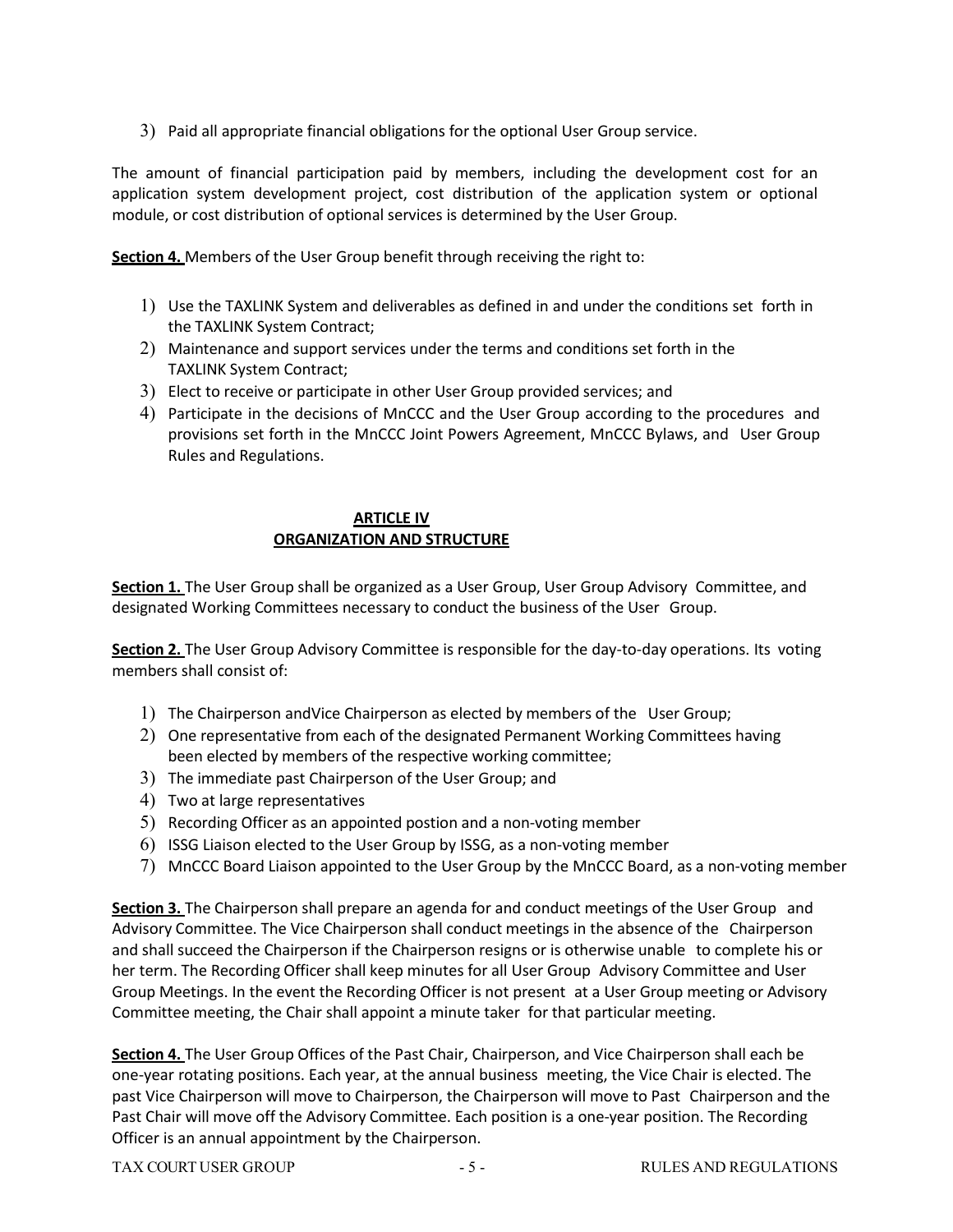In the event that one of the Officers, except for the Past Chair, leaves their position with more than six months remaining in the term, all officers will move up one position and the User Group (via meeting or email ballot) will elect a new Vice Chair to serve out the term and assume that position in the rotation described in this section. In the event that one of the Officers, except for the Past Chair, leaves their position with less than six months remaining in the term, all officers will temporarily move up one position and the Chairperson will appoint a temporary Vice Chair to serve out the term. At the next User Group business meeting, all officers will return to their positions and the normal rotation will commence. Elections will be held for the applicable vacancies. In all instances, if the Past Chair position becomes vacant, the position will be filled by the previous past Chair. If they are unavailable the position will remain open until the next annual election

**Section 5.** One of the two general representatives are elected annually at the User Group business meeting to serve two-year staggered terms on the User Group Advisory Committee. At the first election for this User Group (in 2016), both general representatives will be elected with one of the two representatives serving an initial one-year term to facilitate ongoing two-year staggered terms. The one-year term will be determined by a random selection method implemented by the User Group Chairperson.

In order to keep the representativeness of the general representatives as broad as possible, at no time should the User Group elect more than one general representative from an MnCCC Region. In the event an elected representative subsequently begins employment at a different member in a different MCCC Region and that results in both representatives from the same MnCCC Region, the duplication will be addressed at the next annual election.

General representatives shall not be elected to more than two consecutive two-year terms. In the event one of the general representatives leaves their position, the User Group Chairperson will appoint a replacement to serve until the next annual User Group business meeting. At that meeting, members will elect a new representative to serve out the term.

In the event the user group cannot secure a nomination for a representative that complies with the representativeness and term limit provisions of this section, these provisions may be waived for that election by an affirmative majority vote of the members present at that election for a candidate who does not meet these provisions.

**Section 6.** Each member participating in the User Group is entitled to one vote for those User Group actions. Each member serving in a capacity on the User Group Advisory Committee is entitled to one vote for those Advisory Committee actions.

**Section 7.** Each User Group member shall appoint a delegate and an alternate to represent the member at meetings of the User Group. The member's User Group alternate may only vote in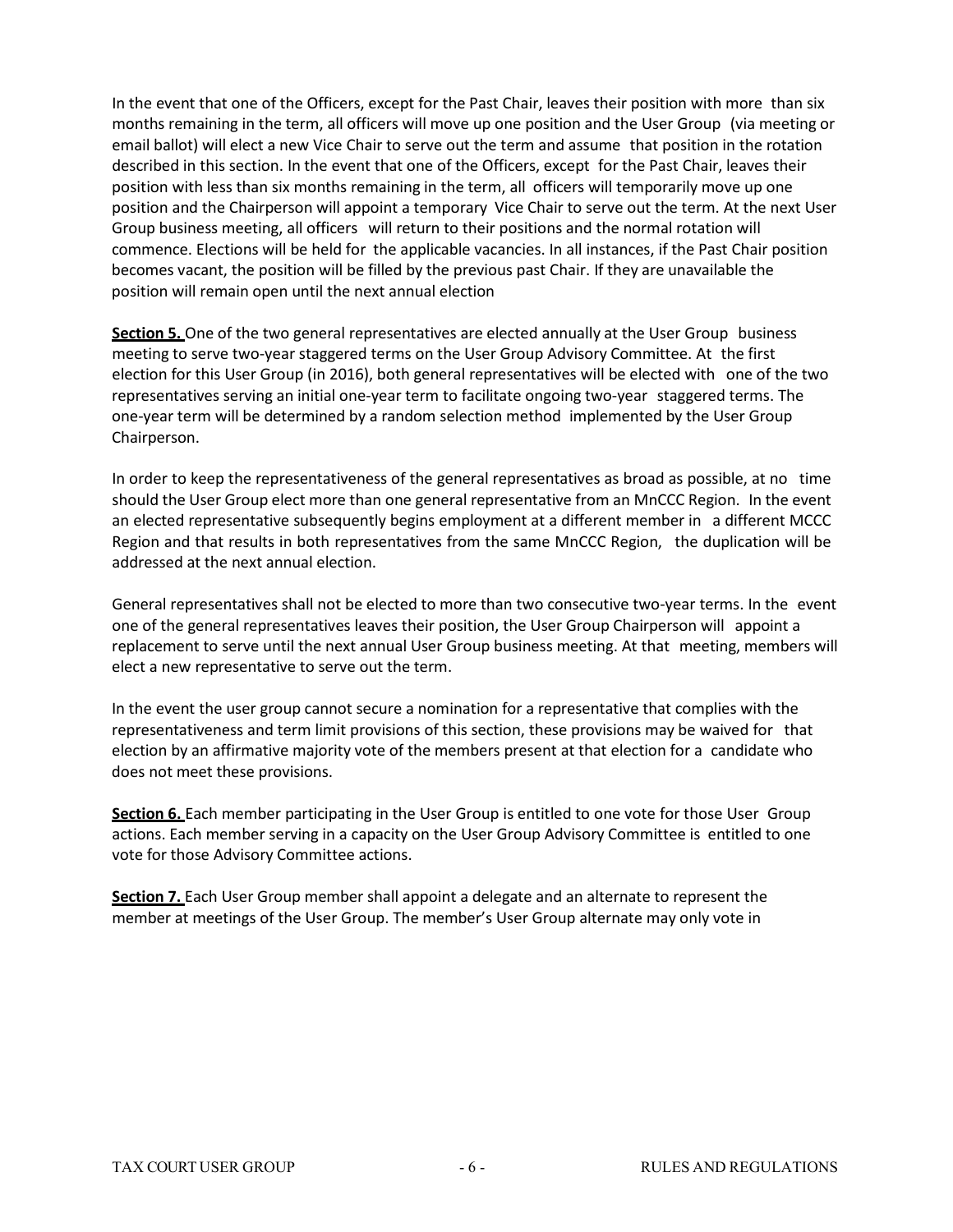the absence of the member's delegate. A designated alternate of a member may vote in the absence of the member's delegate at any User Group meeting.

**Section 8.** A Technical Liaison will serve a one-year term commencing after the MnCCC Annual Meeting. The Technical Liaison will be elected at the MnCCC Information Services Support Group (ISSG) Annual Meeting and will be responsible for attending User Group and User Group Advisory Committee meetings and participating in their assigned activities. The liaison will provide a communication link between ISSG, member IT departments, User Group Advisory Committee, and the User Group. The ISSG Group may elect a Co-Technical Liaison if requested by the User Group Advisory Committee. The Technical Liaison is responsible for appointing an Alternate Liaison in the absence of the Technical Liaison or Co-Technical Liaisons.

**Section 9.** The User Group Advisory Committee may form Working Committees or Permanent Working Committees to address special issues or projects. The User Group Advisory Committee must maintain at a minimum an Enhancements Committee and a Legislative/Judicial Committee as Permanent Working Committees. Assigned staff from any User Group member may participate and vote as a member of a Working Committee (Permanent or regular); however, no member may have more than one vote on any Working Committee. The User Group shall adopt rules and prescribe procedures for the operation of all Working Committees. The User Group Advisory Committee may delegate decisionmaking authority to a Working Committee. A member of each duly-formed Permanent Working Committee shall be elected to serve on the User Group Advisory Committee.

Members of Working Committees must be recognized by the User Group Advisory Committee. Each Working Committee chair should report membership and changes in membership at regularlyscheduled User Group Advisory Committee Meetings. Each Working Committee shall have no less than three (3) members in addition to the Chair and no more than eight (8) members including the Chair. The Working Committee Chair is responsible for calling meetings, setting meeting agendas, and when practical, making sure minutes are taken at and forwarded to MnCCC for publication. The Chair should report Working Committee activities at each User Group Advisory Committee meeting and each User Group meeting.

**Section 10.** The Chairperson of all Permanent Working Committees shall be elected by the User Group. It is desirable for the Chair of each Permanent Working Committee to be a member of the User Group Advisory Committee; however the provisions of Section 9 above apply. Individuals must commit to participation and be recognized by the User Group Advisory Committee as a committee member. Once designated a member of a Permanent Working Committee, that member is entitled to one vote of that committee. The Chair must report Permanent Working Committee activities at each User Group Advisory Committee meeting and each User Group meeting.

**Section 11.** The annual meeting of the User Group shall be held during the MnCCC Annual Conference. Additional meetings of the User Group may be called by the User Group Chair, a majority of the User Group Advisory Committee members, or upon written request of the lesser of twelve (12) members or 30% of the User Group members. Additional meetings of the User Group Advisory Committee may be called by the User Group Chair or a majority of the User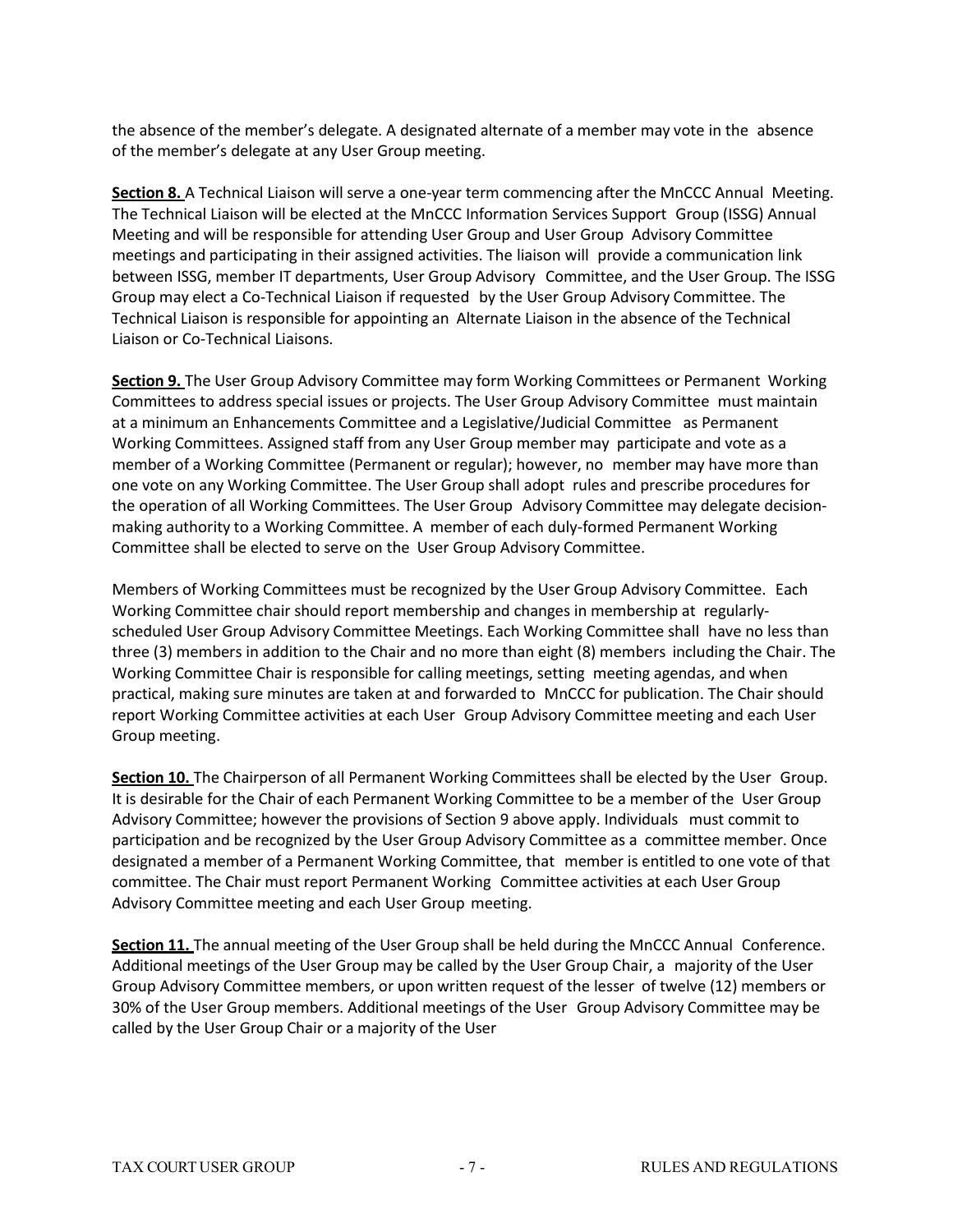Group Advisory Committee members. Meetings of Working Committees shall be held at the call of the Chair of that particular committee. All User Group, User Group Advisory Committee, and Working Committee meetings will comply with the "open meeting laws" for the State of Minnesota. Meetings will be conducted according to "Robert's Rules of Order, Revised" and these User Group Rules and Regulations.

**Section 12.** A quorum shall consist of 50% plus one or more of the members or appointed representatives or delegates of the User Group, User Group Advisory Committee, or Working Committee at a duly-called meeting. A quorum is needed to conduct business of the User Group and User Group Advisory Committee.

**Section 13.** The User Group Advisory Committee shall prepare a detailed, annual budget for the User Group operations. The User Group shall, at its annual meeting, adopt a budget for the coming calendar year that will meet the User Group needs. This budget shall include, at a minimum, an Enhancement Fund to be used for unforeseen, mandated changes and program enhancements. The User Group Advisory Committee may determine expenditures of the Enhancement Fund as long as the expenditures do not exceed the balance remaining in the Enhancement Fund. Expenditures beyond those budgeted or reserve funds must be approved by the User Group. Financial reports shall be provided by MnCCC to the Advisory Committee and User Group at all Advisory and User Group Meetings.

**Section 14.** All general business of the User Group, including increases in costs and fees, may be acted upon by a simple majority of members present at a duly-called meeting when a quorum is present. Voting may also be conducted by mail, conference call, fax, interactive TV, or e-mail vote if authorized by the User Group Advisory Committee. If a method of voting other than in- person voting is used, a majority of the User Group members must approve the action before it becomes effective.

**Section 15.** Support for meetings, mailings, research, contracting, billing, vendor monitoring, and other similar services will be provided by the MnCCC staff.

**Section 16.** Notice of User Group, User Group Advisory Committee, and Working Committee meetings must be provided to members at least ten (10) days prior to a meeting. Notice of meetings are sent out via MnCCC's RSVP system, or successor system. All members shall have at least one person signed up to receive notices. Notice of a meeting may be waived, in writing signed by the User Group member, before, at, or after such meeting. Meeting minutes shall be generated for all User Group and User Group Advisory Committee meetings by the designated Recording Officer and shall be distributed to all User Group members via MnCCC's system.

When practical, all Working Committee meeting minutes shall be generated and distributed to all User Group members via MnCCC's system. In the absence of generated and distributed Working Committee meeting minutes, the Working Committee Chair, or designate, shall provide an update of meeting actions at the next User Group or User Group Advisory Committee meeting.

**Section 17.** The User Group shall meet a minimum of one time per year in June to hold a business meeting to address policy, contract, and financial issues. Officers shall be elected and an annual budget adopted at the annual meeting. The User Group Advisory Committee and Working Committees shall meet on an as-needed basis. Meeting times and locations shall be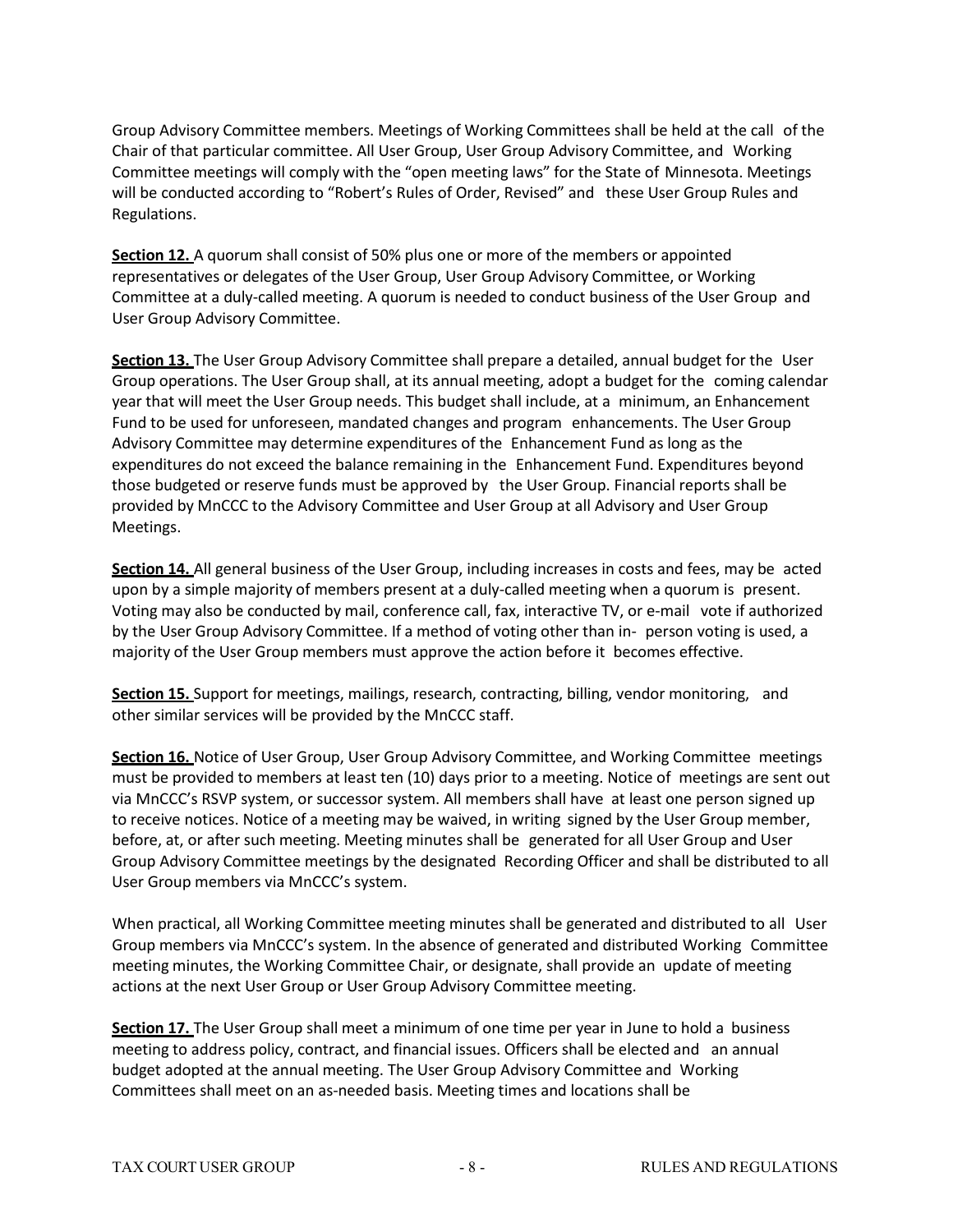coordinated with MnCCC staff. Meetings, other than the annual User Group meeting in June, may be conducted in person or via conference call, interactive TV, or other electronic/remote meeting technology.

**Section 18.** Enhancements are changes or modification to existing systems, modules, or programs, or the development or purchase of new programs. Any member can request an enhancement by completing a User Group Enhancement Request Form and forwarding it to the MnCCC office. All enhancement requests will be sent to the User Group Advisory Committee for its consideration or referral to an appropriate Working Committee. Enhancement requests are subject to the provisions of Article 5 herein. The User Group Advisory Committee can implement a global enhancement only if there are sufficient monies in the Enhancement Fund to pay for the enhancement. Enhancement expenditures in excess of the balance in the Enhancement Fund are subject to Article 5, Section 1 herein, or must be approved by the User Group.

#### **ARTICLE 5 MODIFICATION AND EHNANCEMENT OF SYSTEM**

**Section 1.** The Enhancement Committee shall be formed as a Permanent Working Committee of the User Group and will review all global or participatory Enhancement Requests. A global enhancement is to be made available to all user group members and shall be paid for and supported by all members. Participatory enhancements are subject to Section 4 below. The Enhancement Committee may approve, reject, modify, or hold for additional information any Enhancement Request. If the Enhancement Committee approves an Enhancement Request, the request will be submitted to SCOMAR for an estimate of cost. Once received, the enhancement and cost estimate will be forwarded to the User Group Advisory Committee. The Advisory Committee shall review the request. If the Advisory Committee approves the request, the Enhancement Committee Chairperson will forward the approved request to SCOMAR.

The Legislative/Judicial Committee shall be formed as a Permanent Working Committee and will review all statutory changes and Department of Revenue directives and any findings or notices from the Minnesota Tax Court. The Legislative/Judicial Committee will submit change requests directly to SCOMAR without approval from the Enhancement Committee or the Advisory Committee.

**Section 2.** All program development and license fee payments received by MnCCC, less any amounts due to SCOMAR by MnCCC by virtue of any contracts between MnCCC and SCOMAR regarding the TAXLINK System, shall be deposited into a MnCCC Enhancement Fund. The Advisory Committee may authorize disbursements from this fund to pay for the cost of enhancements to the TAXLINK System.

**Section 3.** The User Group may annually assess the members of the User Group a fee to fund enhancements to the TAXLINK System. The annual enhancement assessment, if any, shall be approved by the User Group at its annual meeting.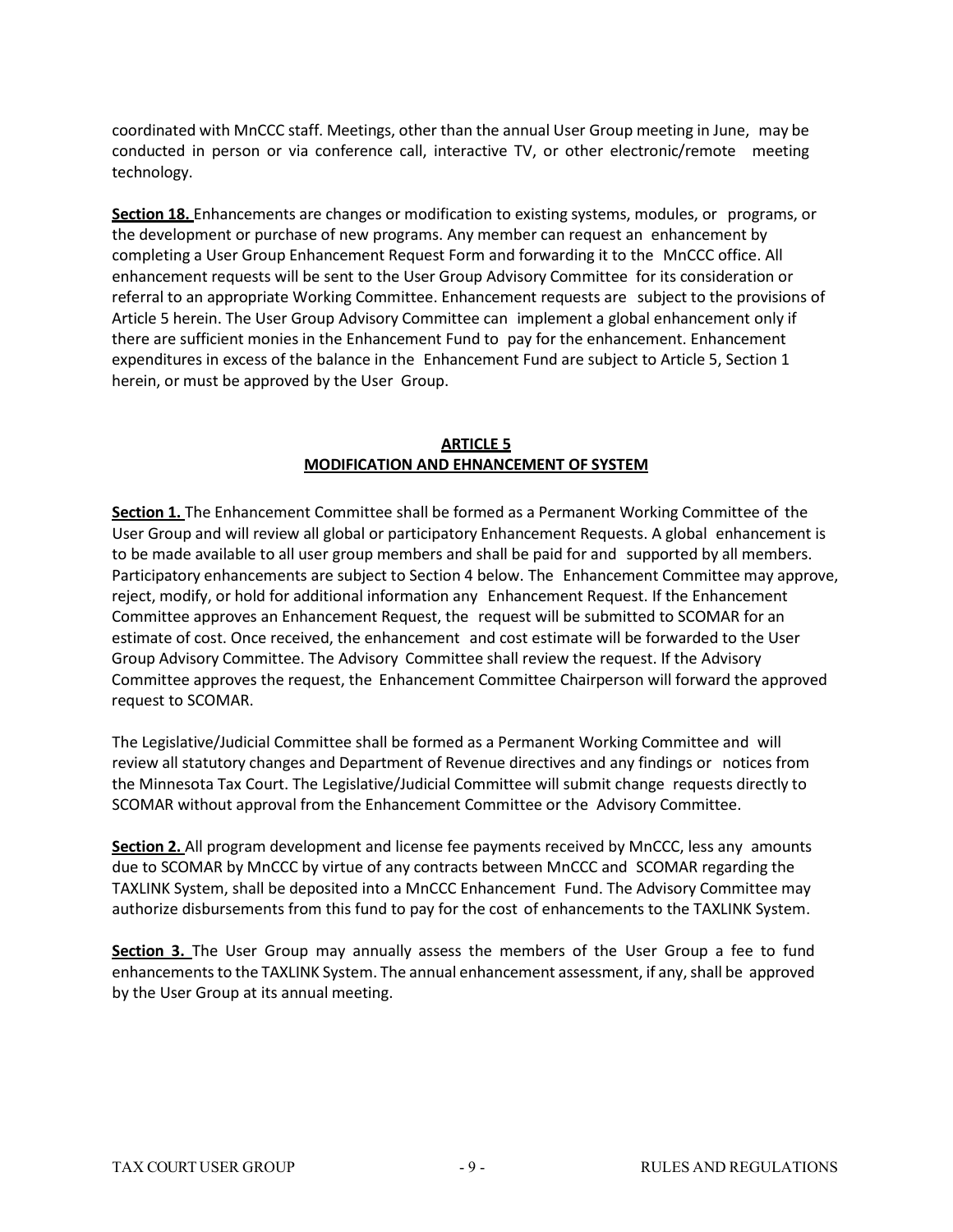**Section 4.** Participatory enhancements are enhancements that, in the opinion of the Advisory Committee, are of benefit to only a portion of the User Group members. They are initiated at the request of, and potentially available for the benefit of, a limited number of members. Participatory enhancements must be approved by the Enhancement Committee and the Advisory Committee. Participatory enhancements, and any future updates to such enhancements, shall be paid for by the member(s) requesting and/or participating in the enhancement and shall not be paid for using the User Group Enhancement Fund. When possible, participatory enhancements shall include a feature causing availability of the enhanced functionality to be limited to the participating members. The participating members may waive the requirement for an enhancement to include this functionality to limit availability to participating members.

#### **ARTICLE 6 OPTIONAL USER GROUP SERVICES**

**Section 1.** Members ofthe User Group may elect to participate in optional user group services as provided by the User Group Advisory Committee. Optional services are considered participatory and are not required to be shared by all members.

**Section 2.** Optional user group services will be categorized as either ongoing or ad hoc. Ongoing optional user group services, such as retained legal experts or appraiser, have undefined end dates or contractual end dates but a reasonable expectation for an ongoing need for that category of service, as determined by the User Group Advisory Committee. Once approved by the advisory committee, ongoing optional user group services may be available to member without regard to Article 6, Section 3 below.

Ad hoc optional user group services have a defined end date or very limited utility, as determined by the User Group Advisory Committee.

**Section 3.** Members electing to participate in or receive an optional service must complete an appropriate work order form which will then need to be approved by the User Group Advisory Committee, if required by the Advisory Committee.

**Section 4.** Costs for optional services will be determined by the User Group Advisory Committee and will then be borne by members that elect to participate in or receive that service. The advisory committee shall always consider opportunities to cost share and reduce member costs when determining pricing for optional user group services.

# **ARTICLE 7 USER GROUP FESS**

**Section 1.** Members of the User Group agree to pay the dues established by the MnCCC Board of Directors as provided for in Article X of the MnCCC By-laws and the sections below. (MnCCC By-laws are available at the MnCCC website, www.mnccc.org)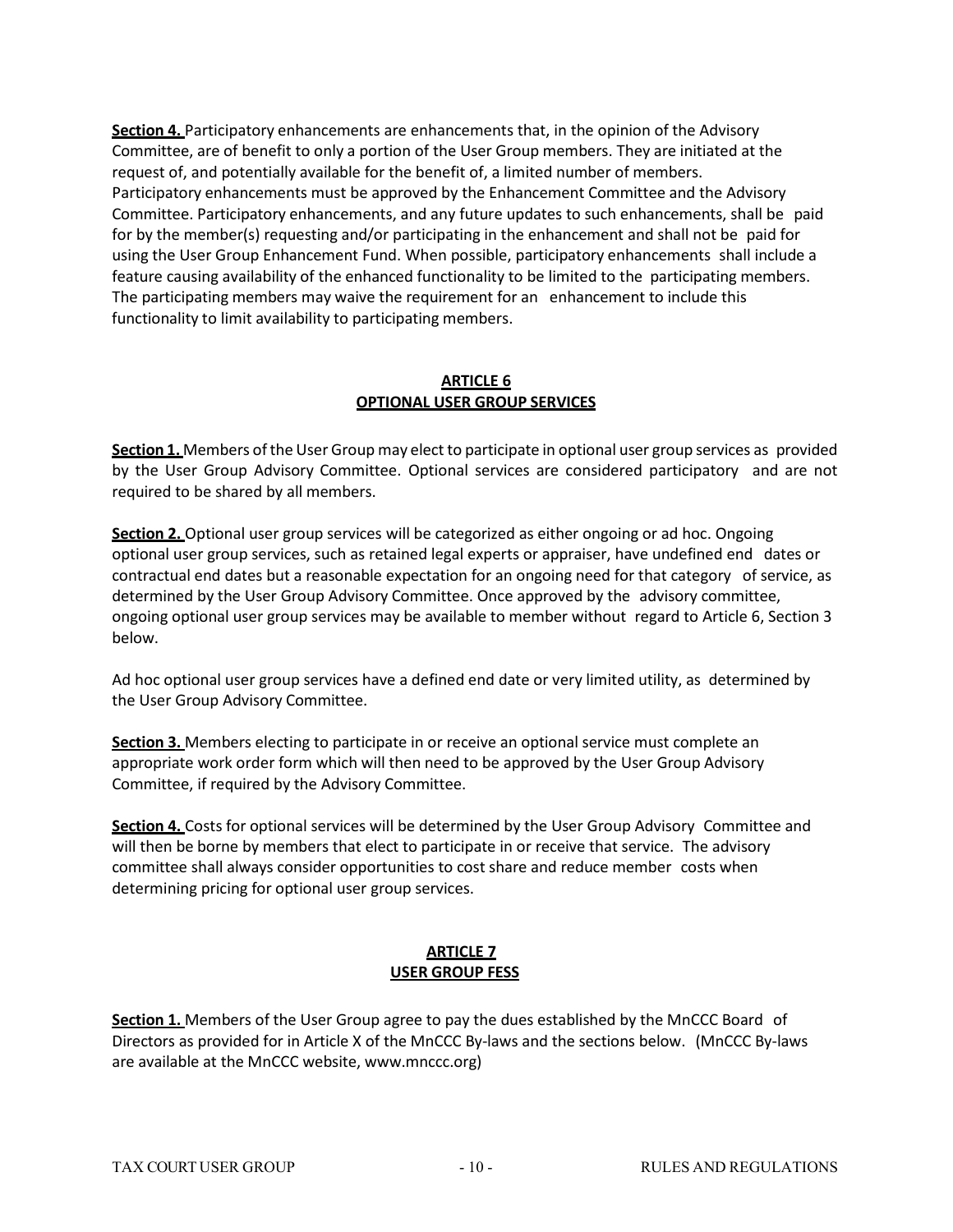**Section 2.** The User Group shall establish fees for the User Group, including software development or purchase fees, license fees, optional service fees, and training fees.

## **ARTICLE 8 USER GROUP EXPENSES**

**Section 1.** Members of the User Group agree to pay the member's equal share of User Group meeting expenses as well as individual member expenses as described in the sections below.

**Section 2.** Mileage, meal and lodging expenses incurred by members of the Advisory Committee shall be reimbursed at actual cost by the User Group.

**Section 3.** Mileage expenses of members of any Working Committees attending such committee meetings shall be reimbursed at actual cost by the User Group. All other travel, lodging, and meal expenses incurred by any Working Committee members of the User Group shall be paid by their respective agencies.

**Section4.** Unless preapproved by the Advisory Committee or the User Group Chair, only individuals who have been recognized as members of the Advisory Committee or a Working Committee shall be eligible for expense reimbursement. All travel, lodging, and meal expenses incurred by other members of the User Group shall be paid by their respective agencies.

**Section 5.** Expenses submitted to MnCCC shall be governed by MnCCC policy. Requests for reimbursement shall be submitted to MnCCC on forms prescribed by MnCCC. The User Group may adopt rules limiting reimbursable expenses and/or requiring documentation of claimed expenses. Reimbursed expenses of the User Group shall be shared equally by all members of the User Group. All expense reimbursement forms from the previous year must be filed by June 30 of the current year.

## **ARTICLE 9 TERMINATION**

**Section 1.** A member intending to end its participation in the User Group or its purchase of the TAXLINK System or any of the User Group optional services shall so inform the MnCCC office in writing not less than thirty (30) days prior to the beginning of a support or license period to provide for adequate notification of vendors and proper billing and payment of fees. In the event that a member or licensee intends to end its purchase of optional services and the contract for that optional service requires more notice than thirty (30) days, that contract's notification requirements will prevail. User Group members are responsible for any fees and expenses incurred prior to the date the withdrawal becomes effective.

A User Group member that leaves the User Group may not continue to use or sell, give, or otherwise transfer in any manner any of the software products, documentation, routines, or other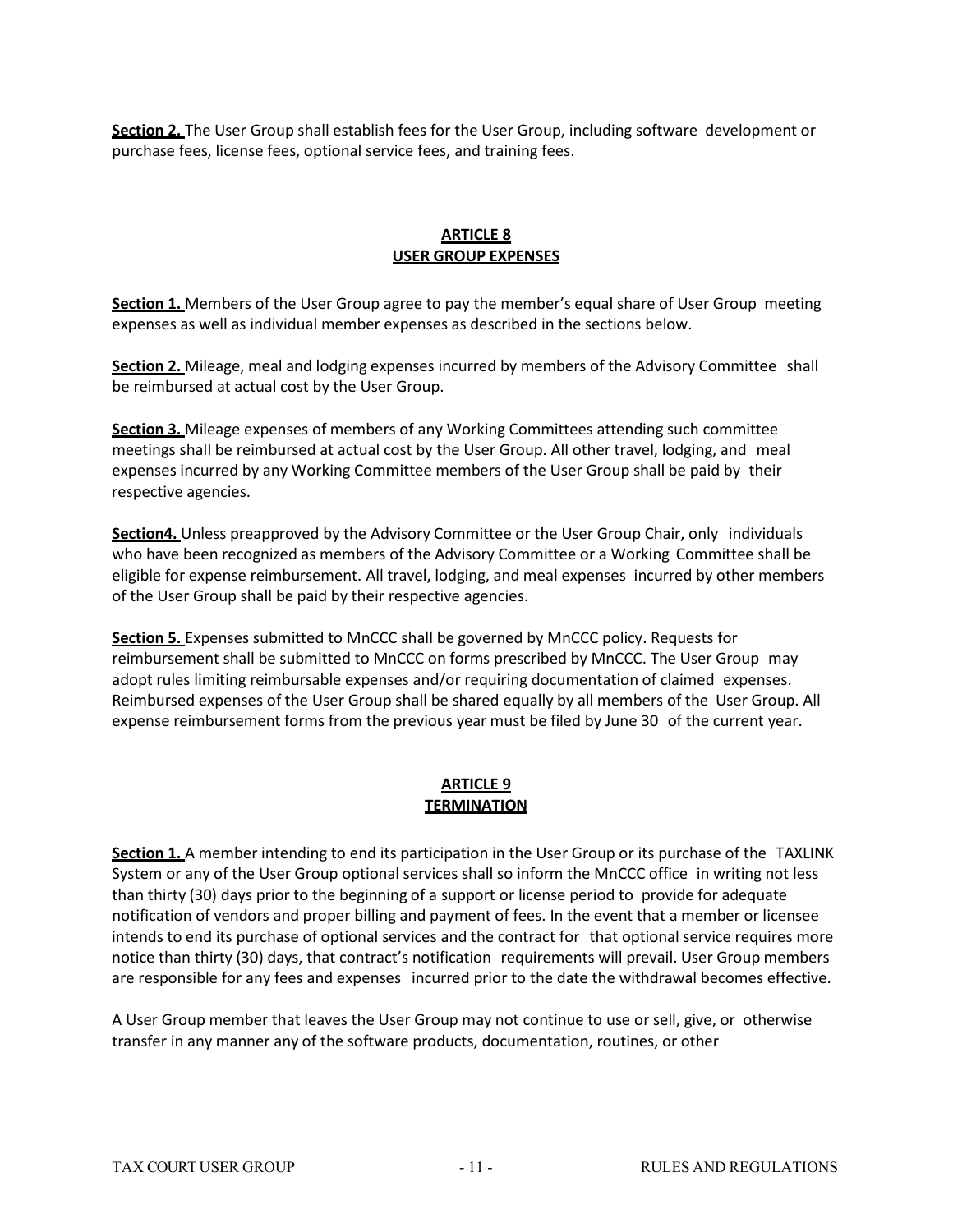intellectual property acquired through User Group member except as otherwise provided herein. Any member that chooses to leave the User Group shall hold MCCC and its members harmless for any and all liability, damages, charges or other claims relating to the software products, their use, past services, past support, and for any claims arising out of future use.

**Section 2.** Any member that leaves the User Group and/or terminates its participation in the support of a software product and later begins support or participation again, shall pay the lesser of: a full license fee or the proportional share of all software improvements, including enhancements and development projects that have occurred since the agency terminated support. In no case shall this financial obligation be less than that which the agency would have been obligated for, if they had not terminated. In the case of a member that terminates its participation in an optional User Group service and later begins participation again, that member shall pay the optional User Group service as if they are a new participant regardless of previous payment for that optional service.

**Section 3.** A member that does not pay its assessed fees in a timely manner or violates the conditions of software agreements or licenses, may be terminated by majority vote of the User Group. Upon termination under these conditions, the member shall immediately terminate use and return all copies of the software or other products distributed by the User Group.

### **ARTICLE 10 AMENDMENT**

**Section 1.** These Rules and Regulations may be amended by the full User Group, subject to final approval by the MnCCC Board. After the first year of the User Group's existence, notice of any proposed changes in the Rules and Regulations must be provided in writing to each User Group member at least thirty (30) days in advance of any vote to amend or change this document.